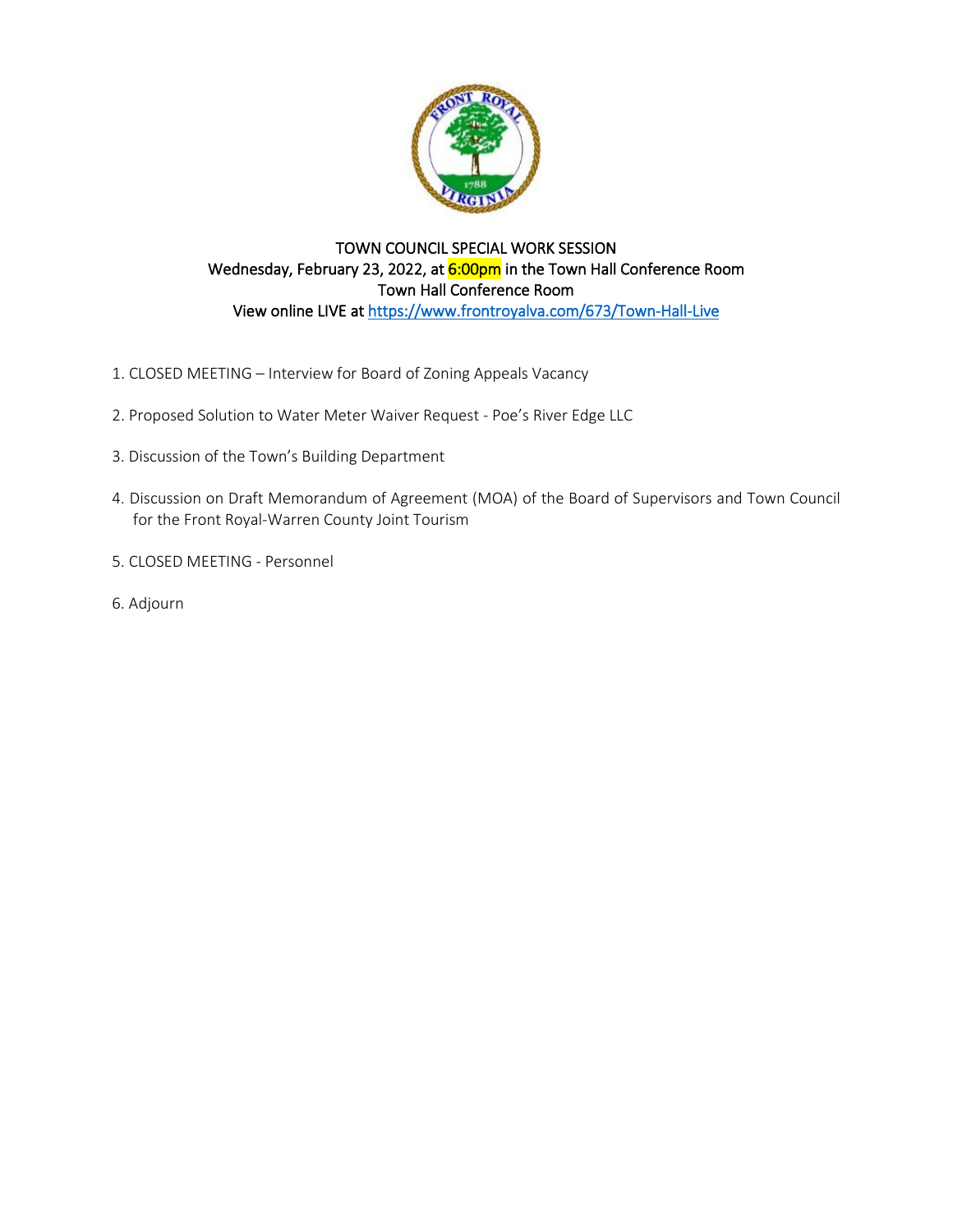<span id="page-1-0"></span>

#### CLOSED MEETING

#### Motion to Go into Closed Meeting

I move that Town Council convene and go into Closed Meeting for the discussion, consideration, assignment, appointment, promotion, performance, demotion, salaries, discipling or resignation of specific public officers, appointees or employees of any public body specific to an interview for Board of Zoning Appeals Vacancy, pursuant to Virginia Code Section 2.2-3711.A.1 of the Code of Virginia.

#### Motion to Certify Closed Meeting at its Conclusion *[At the conclusion of the Closed Meeting, immediately reconvene in open meeting and take a roll call vote on the following:]*

I move that Council certify that to the best of each member's knowledge, as recognized by each Council member's affirmative vote, that only such public business matters lawfully exempted from Open Meeting requirements under the Virginia Freedom of Information Act as were identified in the motion by which the Closed Meeting was convened were heard, discussed or considered in the Closed Meeting by Council, and that the vote of each individual member of Council be taken by roll call and recorded and included in the minutes of the meeting of Town Council.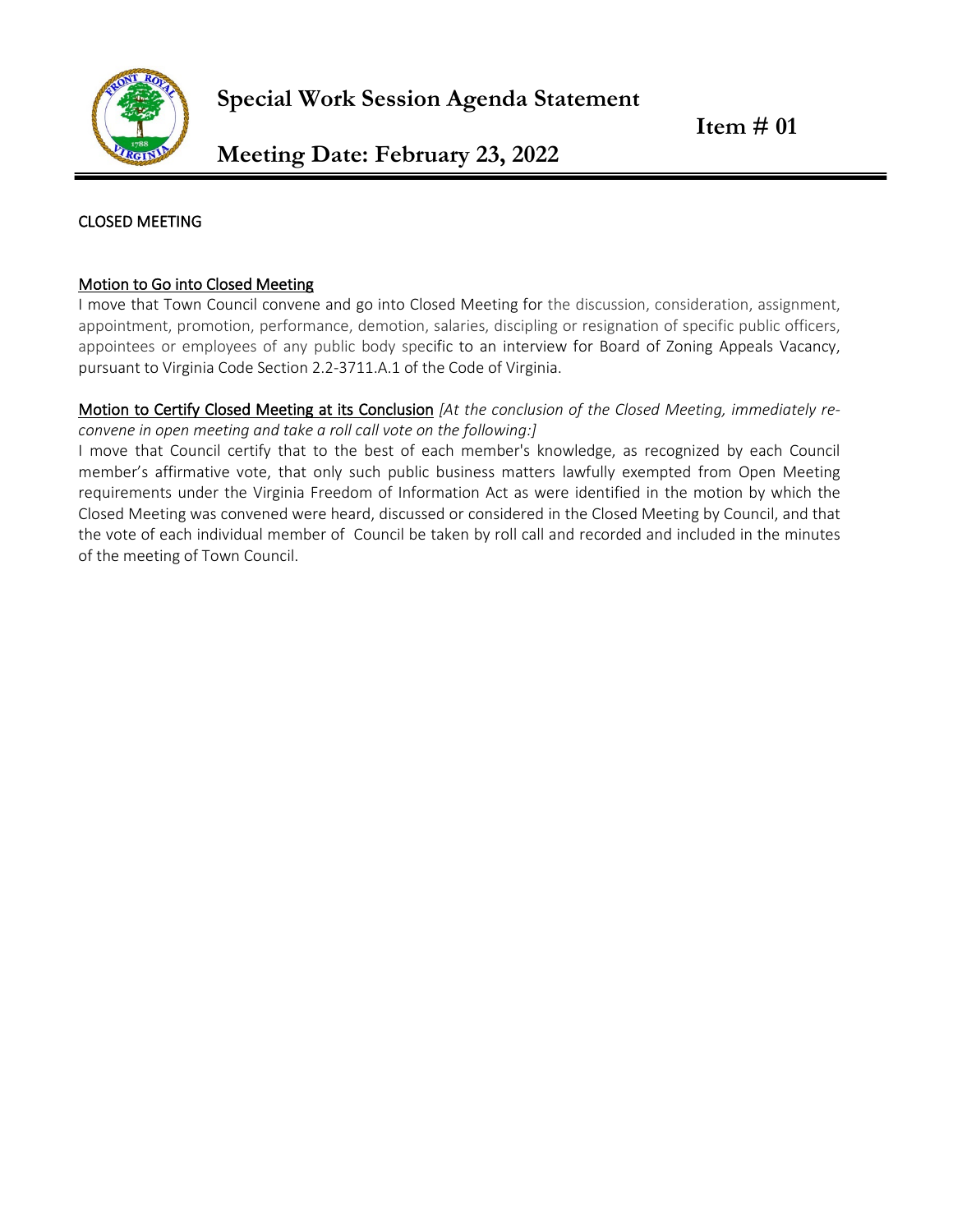<span id="page-2-0"></span>

 **Item # 02** 

**Meeting Date: February 23, 2022**

Agenda Item: Proposed Solution to Water Meter Waiver Request - Poe's River Edge LLC

Summary: As a continuation of Council's Work Session held on Tuesday, February 15, 2022, staff was directed to give Council a solution to the request from Poe's River Edge LLC.

Budget/Funding:

Staff Recommendation: Council takes formal action at a council regular meeting.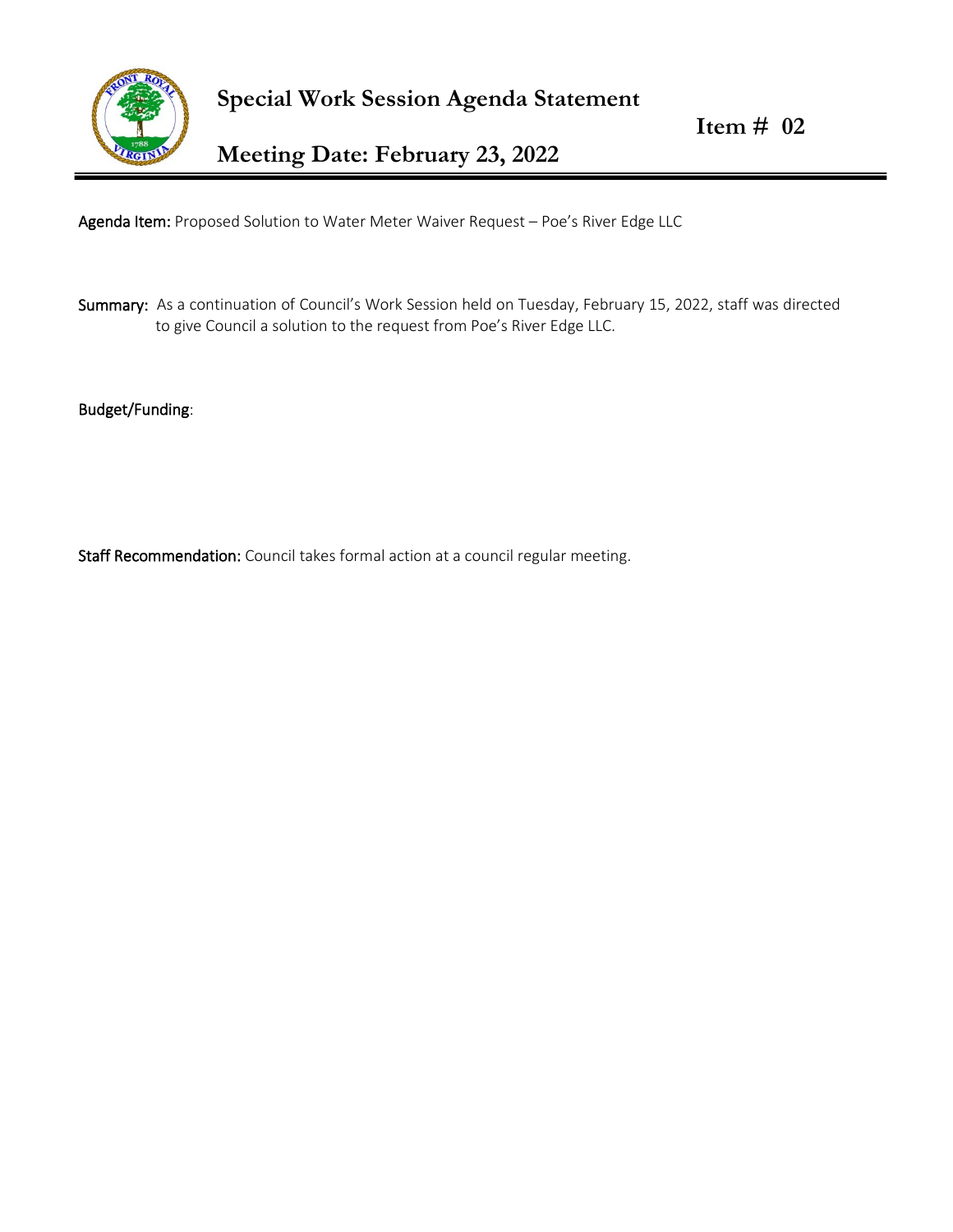<span id="page-3-0"></span>

Agenda Item: Continued Discussion Pertaining to the Town's Building Department

- Summary: As a continuation of Council's Work Session held on Tuesday, February 15, 2022, Council has asked that staff answer various questions and concerns presented at the work session as it relates to the Town's New Building Code Division. In addition, staff will present funding options for operating a Town's Building Code Division
- Budget/Funding: The current Building Code Division goal is for funding to be self-sufficient where the applicates for the permits covers the  $3<sup>rd</sup>$  party plan review and permits. The permit application fees are to cover the Permit Technician salary. Currently Warren County is subsidized with general funds to offset their Building Code's operation.

Staff Recommendation: Council takes desired action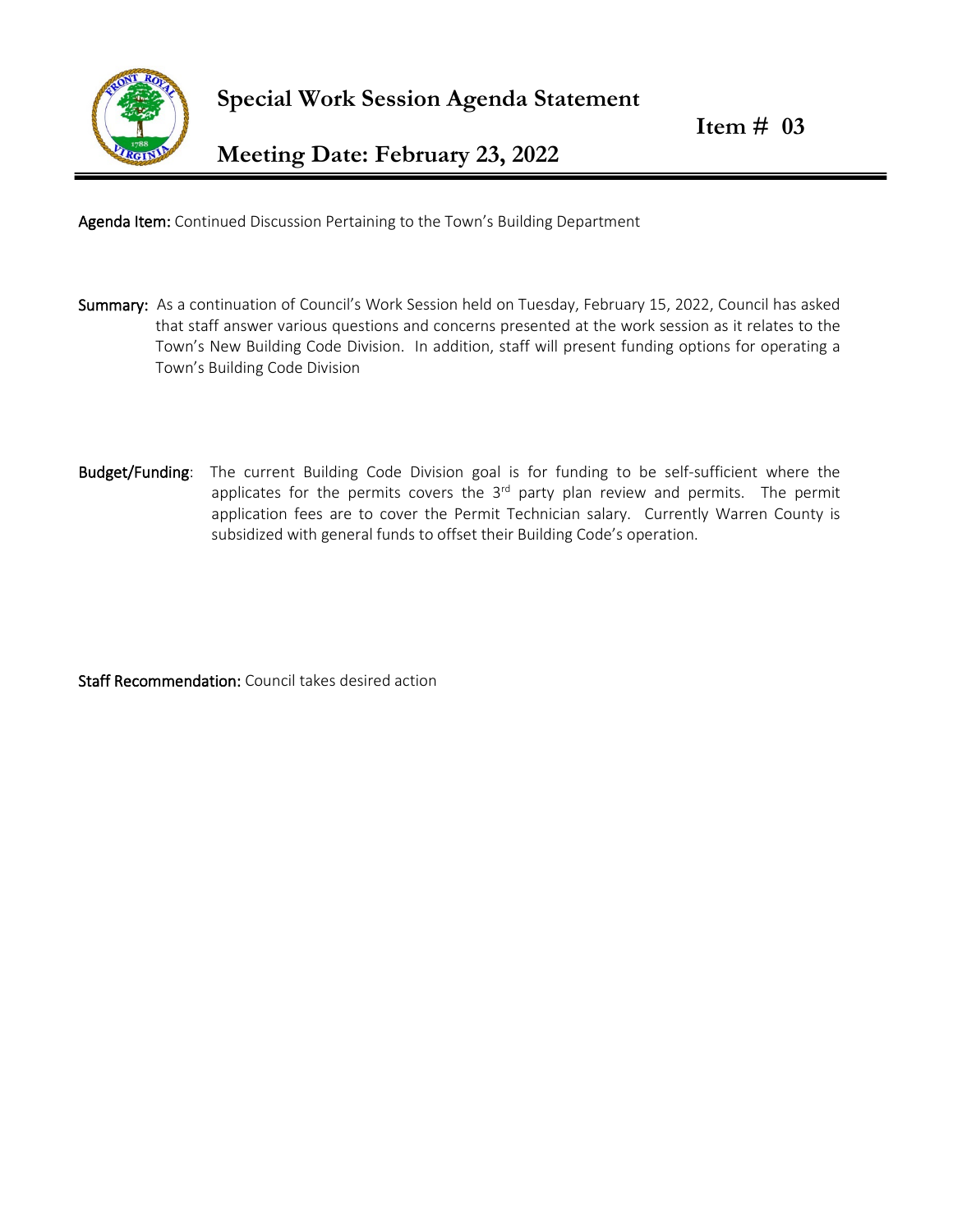<span id="page-4-0"></span>

- Agenda Item: Discussion of Draft Memorandum of Agreement (MOA) of the Board of Supervisors and Town Council for the Front Royal-Warren County Joint Tourism
- Summary: As a continuation of Council's Work Session held on Tuesday, February 15, 2022, Council received a revised MOA from Supervisor Oates approximately 3 hours before the work session not giving Council enough time to review the document. With this in mind, it was requested to add it to this work session for discussion.
- Budget/Funding: Town's match per MOA \$200,000 each fiscal year. FY22 balance is being proposed to carry over in FY23.

Staff Recommendation: Council takes desired action. Formal approval at a regular council meeting is required before approving the MOA.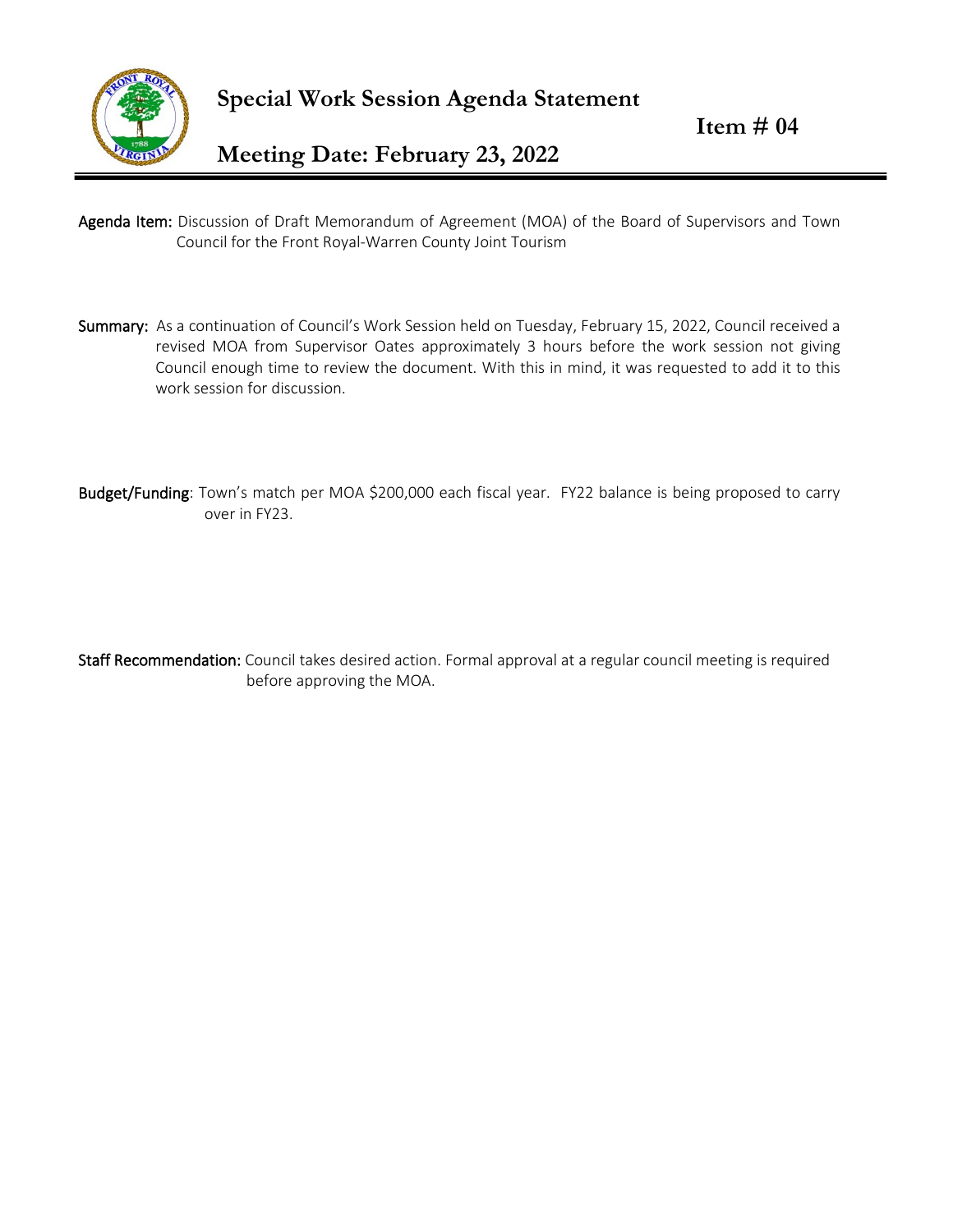# **Memorandum of Agreement**

*Of the Board of Supervisors of Warren County And the Town of Front Royal*

### **FRONT ROYAL–WARREN COUNTY JOINT TOURISM**

This **MEMORANDUM OF AGREEMENT** made this day of

2022 by and between the **Town of Front Royal, Virginia**, hereinafter referred to as the "Town", and the **County of Warren, Virginia**, hereinafter referred to as the "County", collectively hereinafter referred to as the "Parties", stipulates that the Parties agree to the following:

I. PURPOSE

Since June 21, 1993, the Town had been responsible for funding the Visitor's Center and tourism for the community as most hotels, motels, and restaurants that benefitted from tourism were located inside the limits of the Town. However, there was significant growth of the lodging industry in the County and outside of the Town's limits. As a result, the County adopted an ordinance that increased the transient occupancy tax from two percent (2%) to five percent (5%). This increase became effective on July 1, 2017.

Upon the County adopting ordinance, the Parties entered into a Memorandum of Agreement that established the Front Royal-Warren County "Joint Tourism Advisory Committee", hereinafter the "Committee". The Parties wished to put additional resources into branding and marketing the community as a destination and to provide additional support and to enhance the restaurants, lodging establishments, and the many amenities to the community. The Parties appointed the Advisory Committee to advise, assist, support, and advocate for tourism policies, program, and activities to market and promote Front Royal-Warren County and its environs, and to serve as the "local tourism industry organization" referred to in Section 58.1-3819 of the Code of Virginia, as amended.

In January 2021, the Parties entered into an updated Memorandum of Agreement, tasking the Committee to direct, promote, and manage tourism development in the Front Royal and Warren County community after the Parties mutually selected a **tourism marketing firm to set** up a "Destination Marketing Organization", hereinafter referred to as "DMO". The procurement method was competitive negotiation, pursuant to the Virginia Public Procurement Act, where the Town solicited and subsequently publicly contracted with the tourism marketing firm. While the County was assigned fiscal responsibility, both Parties equally appropriated and contributed to payment upon Committee approval.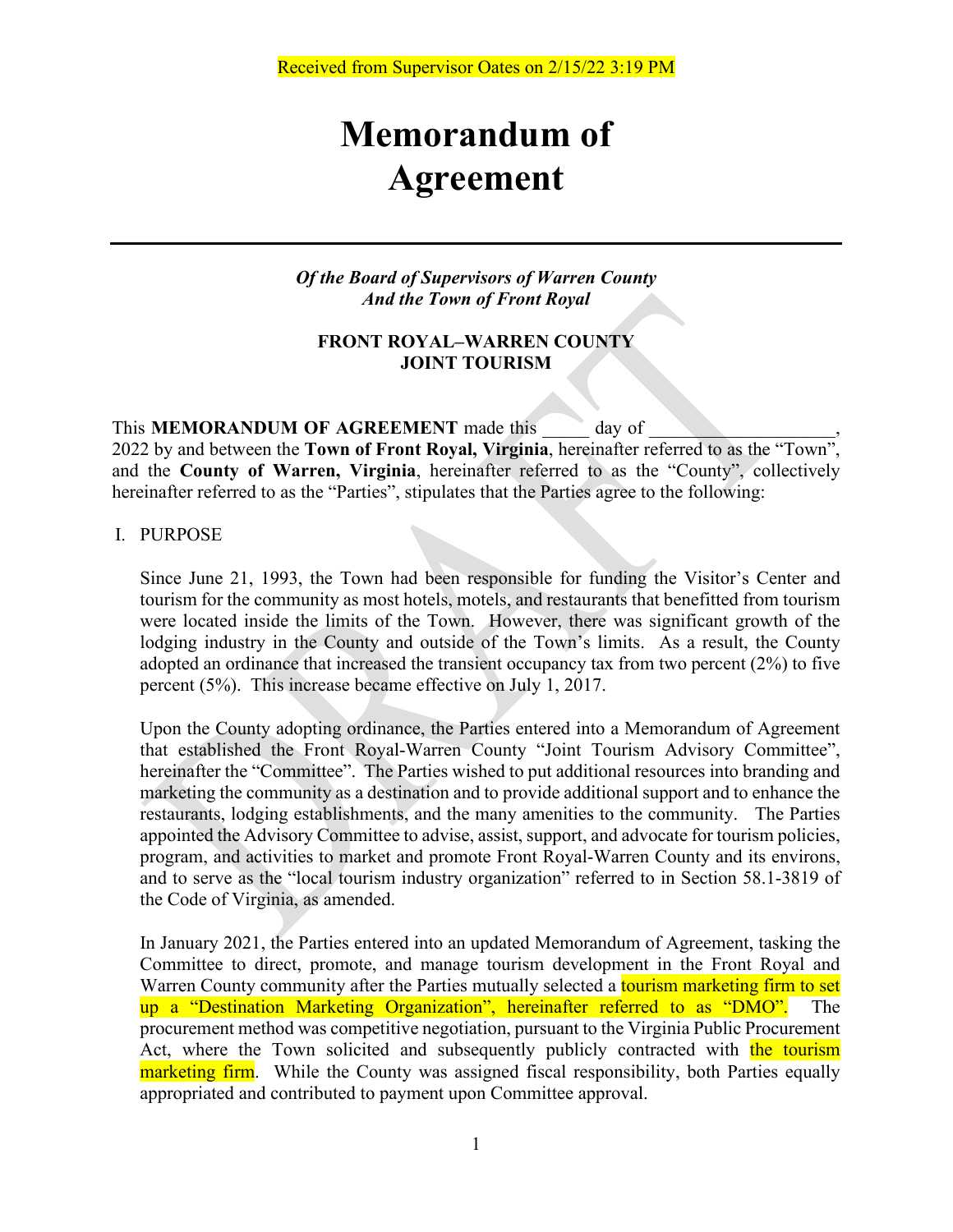Presently, all appropriations, roles, and responsibilities of the Committee and Parties shall remain until a 501c6 non-profit organization titled Discover Front Royal is established by the Committee. Discover Front Royal shall become the DMO of Front Royal and Warren County and shall serve as the sole tourism authority for the Parties. Any tourism expenditures outside the obligations shall coordinate with Discover Front Royal. In partnership with the Town of Front Royal's Special Event Policies and Procedures, special events categorized as a "Community Gathering" or "Community", may be hosted by the Parties.

## II. DEFINITIONS

**Local Lodging Partner** – Referred to in Va. Code § 58.1-3819 of the Code of Virginia as amended includes hotels, motels, boarding houses, travel campgrounds, and other facilities offering guest rooms rented out for continuous occupancy for fewer than 30 consecutive days.

**Tourism** - In accordance with Code of Virginia § 58.1-3819 and the Town of Front Royal Special Event Permit Policies and Procedures, as amended, attracts travelers to the locality, increases occupancy at lodging properties, and generates tourism revenues in the locality.

**Community Gathering/Event** – Referred to in the Town of Front Royal's Special Event Permit Policies and Procedures, as amended, draw attendance less than 1,000 people, and are intended, in general to benefit the residents of Front Royal and Warren County.

# III. OBLIGATIONS

The Committee shall:

1. Create a 501c6 organization named Discover Front Royal. Once the non-profit is created, the Committee shall dissolve.

Discover Front Royal shall:

- 1. Become the Virginia Tourism Corporation's (VTC) "Destination Marketing Organization" of record.
- 2. Accept transfer of all assets, social media, and any other content previously created for and associated with "Discover Front Royal".
- 3. Manage the Plan of Work and Visitors Center by directing and promoting tourism in the Front Royal-Warren County community to increase overall tourism revenue.
- 2. Submit and present upcoming fiscal budget by January  $1<sup>st</sup>$  each year to the Parties that includes the budget, funding plan, and all grants, donations, and gifts.
- 3. Be funded at a minimum by the transient occupancy tax dedicated to tourism by the County and matched equal by the Town.
- 4. Select and appoint non-profit Board Members.
- 5. Encourage individuals, businesses and both Parties to achieve "Goals of Parties" outlined in section IV.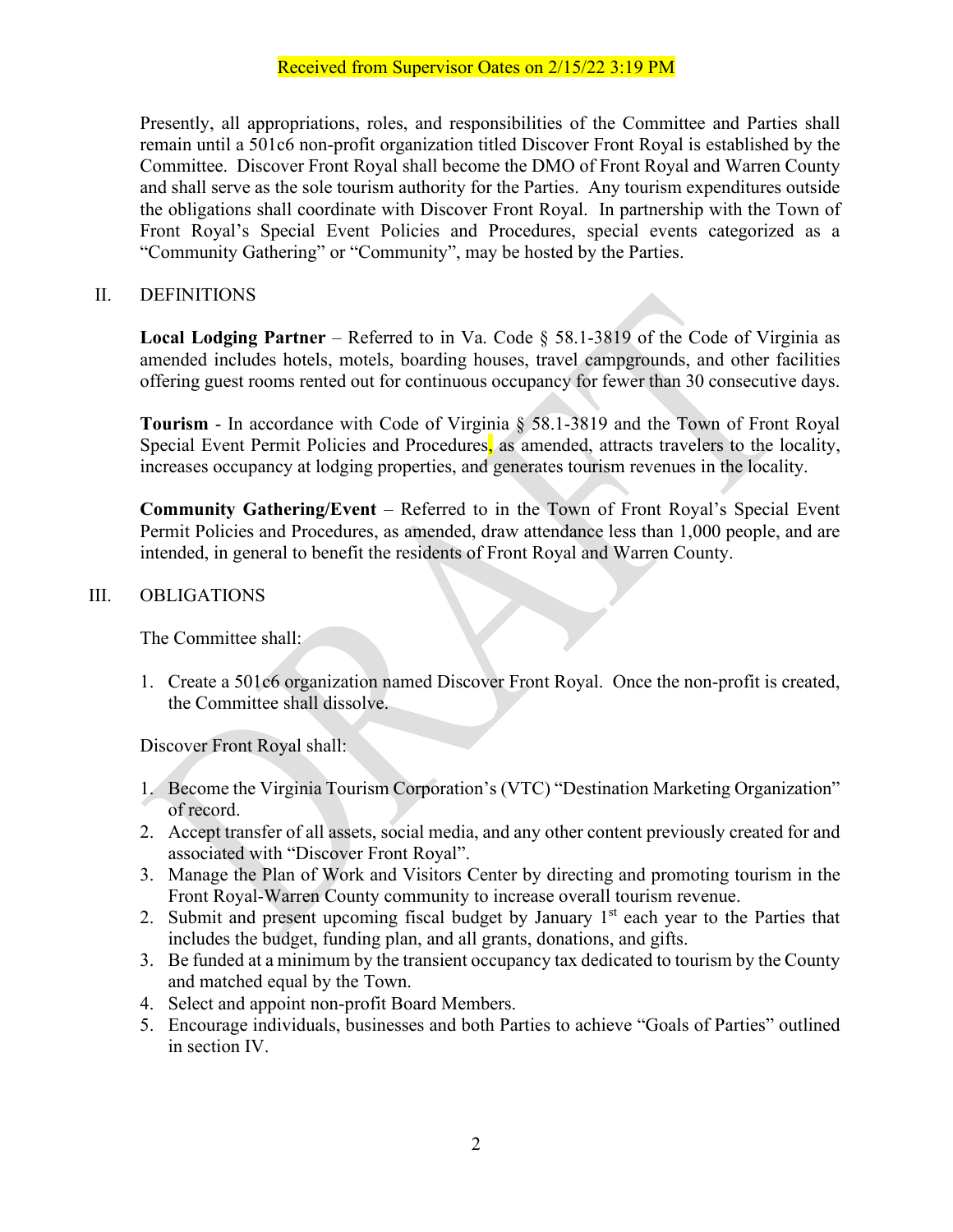The Town of Front Royal shall:

- 1. Designate one member of Council and one member of Town staff to the Discover Front Royal Board as non-voting members to achieve "Goals of Parties" outlined in section IV.
- 2. Fund Discover Front Royal at a minimum the transient occupancy tax dedicated to tourism by the County and provide an equal match.
- 3. Lease the Visitors Center to Discover Front Royal.
- 4. Transfer the VTC "Destination Marketing Organization" recording to Discover Front Royal.
- 5. Transfer of all assets, social media, and any other content previously created for and associated with "Discover Front Royal" to the Discover Front Royal non-profit organization.

The County of Warren, Virginia shall:

- 1. Designate one member of the Board of Supervisors and one member of County staff to the Discover Front Royal Board as non-voting members to achieve "Goals of Parties" outlined in section IV.
- 2. Annually budget and equally appropriate to Discover Front Royal, at a minimum, the amount of its transient occupancy tax designated for tourism and travel marketing based upon Section 58.1-3819 of the Virginia Code, as amended.
- 3. Fund at a minimum the transient occupancy tax dedicated to tourism and matched equal by the Town.

# IV. GOALS OF PARTIES

- 1. *Citizen Understanding* Increase the economic value of tourism and travel to the Town of Front Royal and County of Warren and its citizens and businesses and encourages intercommunity collaboration on all matters relating to tourism development and promotion.
- 2. *Tourism* Broaden awareness of the community's existing attractions, both natural and man-made, its heritage and historic sites, and services provided for travelers. This effort shall include awareness within the tourism industry and among the traveling public, with emphasis on regional initiatives whenever possible.
- 3. *Hospitality* Ensure that travelers to and through Front Royal-Warren County are served hospitably and have ready access to information on tourist services and points of interest.
- 4. *Tourism Development* Pursue with the two Economic Development Authorities of both Parties, an overall economic development program to include the development of additional visitor accommodations such as lodging and conference facilities, restaurants, campgrounds, public parks, and other attractions.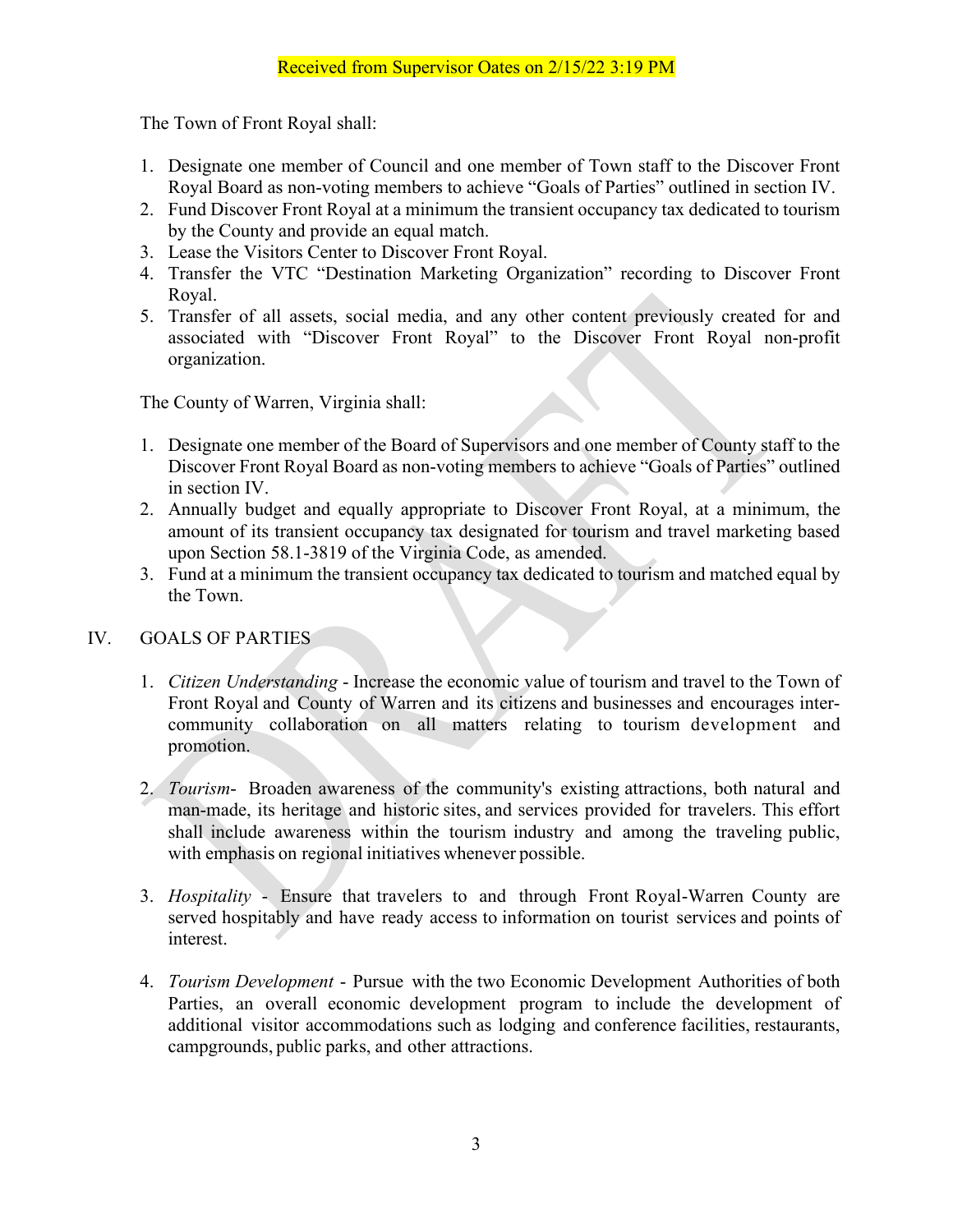## Received from Supervisor Oates on 2/15/22 3:19 PM

5. *Scenic Beauty* - Encourage programs whose purpose(s) are to preserve and enhance the scenic beauty of the Parties, particularly along its public highways.

#### V. AMENDMENTS

This Memorandum of Agreement may be amended or altered in whole or in part upon approval by the Front Royal Town Council and the Warren County Board of Supervisors. This Memorandum of Agreement may be terminated by either party within ninety (90) days written notice given to the other party.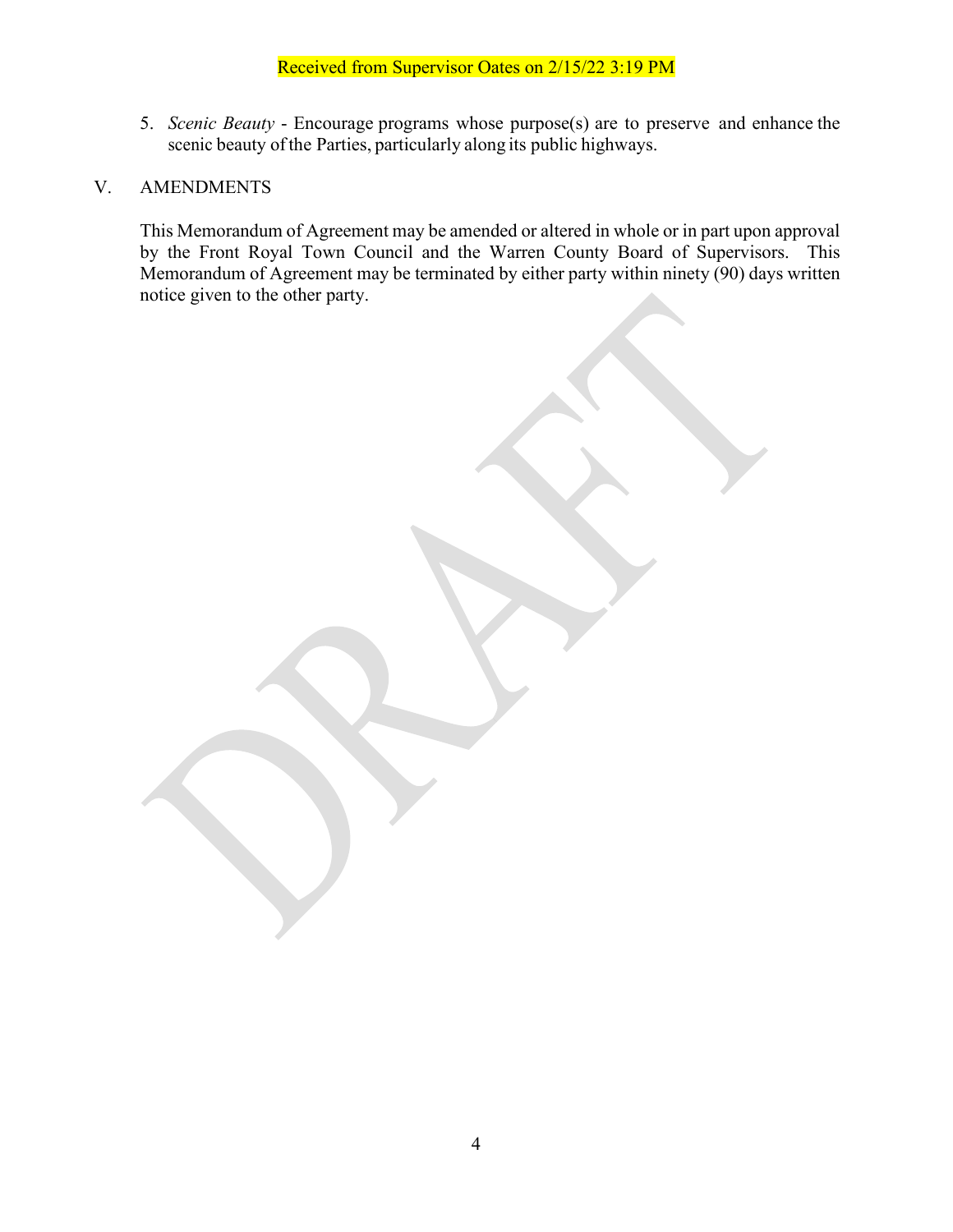#### Received from Supervisor Oates on 2/15/22 3:19 PM

Approved by the County of Warren Board of Supervisors on the day of 3022.

## **FOR THE COUNTY OF WARREN, VIRGINIA**

 $\mathcal{L}_\text{max}$  , and the contract of the contract of the contract of the contract of the contract of the contract of the contract of the contract of the contract of the contract of the contract of the contract of the contr Cheryl L. Cullers, Chair, Board of Supervisors

Attest:

 $\mathcal{L}_\text{max}$  , where  $\mathcal{L}_\text{max}$  is the set of the set of the set of the set of the set of the set of the set of the set of the set of the set of the set of the set of the set of the set of the set of the set of the se Dr. Edwin C. Daley, County Administrator

Approved by the Front Royal Town Council on the day of the  $\sim$ , 2022.

## **FOR THE TOWN OF FRONT ROYAL, VIRGINIA**

 $\mathcal{L}_\text{max}$  , where  $\mathcal{L}_\text{max}$  , we are the set of the set of the set of the set of the set of the set of the set of the set of the set of the set of the set of the set of the set of the set of the set of the set of Chris W. Holloway, Mayor, Town of Front Royal

Attest:

 $\mathcal{L}_\text{max}$  and  $\mathcal{L}_\text{max}$  and  $\mathcal{L}_\text{max}$  and  $\mathcal{L}_\text{max}$ Tina L. Presley, Clerk of Town Council

Approved as to Form:

 $\mathcal{L}=\mathcal{L}=\mathcal{L}=\mathcal{L}=\mathcal{L}=\mathcal{L}=\mathcal{L}=\mathcal{L}=\mathcal{L}=\mathcal{L}=\mathcal{L}=\mathcal{L}=\mathcal{L}=\mathcal{L}=\mathcal{L}=\mathcal{L}=\mathcal{L}=\mathcal{L}=\mathcal{L}=\mathcal{L}=\mathcal{L}=\mathcal{L}=\mathcal{L}=\mathcal{L}=\mathcal{L}=\mathcal{L}=\mathcal{L}=\mathcal{L}=\mathcal{L}=\mathcal{L}=\mathcal{L}=\mathcal{L}=\mathcal{L}=\mathcal{L}=\mathcal{L}=\mathcal{L}=\mathcal{$ Caitlin W. Jordan, Senior Assistant County Attorney, County of Warren, Virginia

 $\overline{\phantom{a}}$  , and the set of the set of the set of the set of the set of the set of the set of the set of the set of the set of the set of the set of the set of the set of the set of the set of the set of the set of the s George Sonnet, Assistant Town Attorney, Town of Front Royal